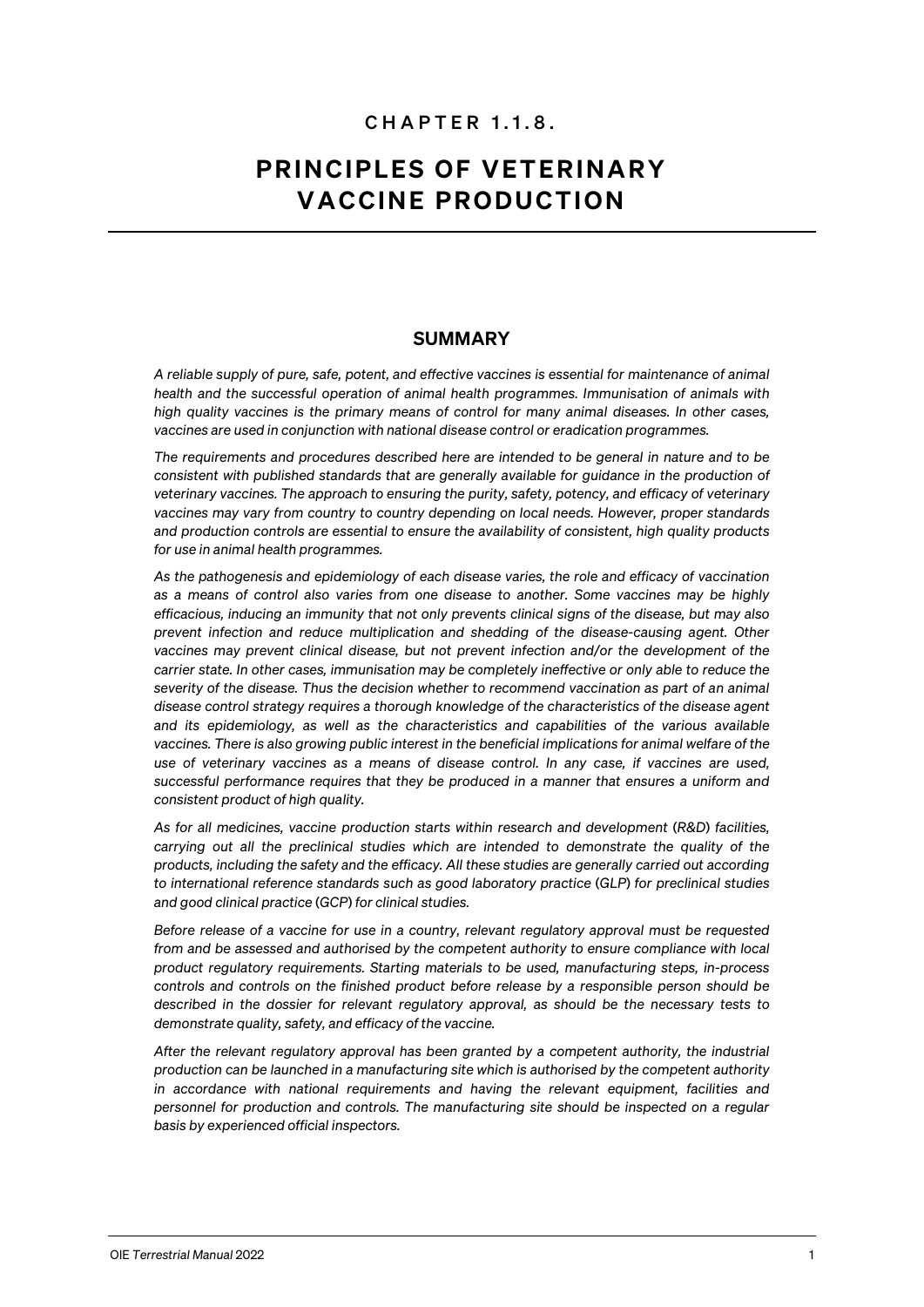*Quality assurance is an integral part of the production of pure, safe and efficacious vaccines. This chapter outlines critical check points, with more details provided in chapters 2.3.3* Minimum requirements for the organisation and management of a vaccine manufacturing facility*, 2.3.4* Minimum requirements for the production and quality control of vaccines*, and 2.3.5* Minimum requirements for aseptic production in vaccine manufacture*. It is a step-wise and iterative process. Compliance with the full standards described in these chapters can be achieved through risk analysis and step-wise process improvement.* 

## **NOMENCLATURE**

The nomenclature for veterinary biological products varies from country to country. For example, in the United States of America (USA) the term 'vaccine' is used for products containing live<sup>[1](#page-1-0)</sup> or inactivated viruses or protozoa, live bacteria, or nucleic acids. Products containing killed bacteria and other microorganisms are identified as bacterins, bacterial extracts, conventional or recombinant subunits, bacterintoxoids, or toxoids, depending on the type of antigen they contain. For example, products containing antigenic or immunising components of microorganisms may be called 'subunits' or 'bacterial extracts', and those produced from the inactivation of toxins are called 'toxoids'. In the European Union (EU), Immunological Veterinary Medicinal Products are defined as 'products administered to animals in order to produce active or passive immunity or to diagnose the state of immunity', see Directive 2001/82/EC, as amended by Directive 2004/28/EC. For this chapter, however, the term 'vaccine' will include all products designed to stimulate active immunisation of animals against disease, without regard to the type of microorganism or microbial toxin from which they may be derived or that they contain. This use is more consistent with international nomenclature. 'Vaccine' will not be used in this discussion in reference to biological products recommended for passive immunisation, immunomodulation, treatment of allergies, or diagnosis.

# VACCINE TYPES OR FORMS

Vaccines may be prepared as live or inactivated (killed) products. Some live vaccines are prepared from low virulence, mild, field isolates of a disease-causing agent that have been found to be safe and effective when administered by an unnatural route or under other conditions where exposure to the microorganism will immunise rather than cause disease. Other live vaccines are prepared from isolates of disease-causing agents that have been modified by passage through laboratory animals, culture media, cell cultures, or avian embryos to select a variant of reduced virulence. The development of recombinant DNA (rDNA) procedures has provided some unique opportunities for vaccine production. Modified live vaccines may now be specifically produced by deletion of virulence-related genes from a microorganism. Others are produced by the insertion of genes that code for specific immunising antigens from a disease-causing microorganism into a nonvirulent vector microorganism. Nucleic-acid-mediated vaccines containing plasmid DNA have been developed. The DNA is usually in plasmid form and codes for immunising antigens from disease-causing microorganisms.

Killed products may contain: 1) Cultures of microorganisms that have been inactivated by chemical or physical means; 2) Inactivated toxins; or 3) Subunits (antigenic parts of microorganisms) that have been extracted from cultures or that have been produced through rDNA procedures.

Both live and inactivated vaccines may contain different antigenic components and may be formulated with adjuvants, stabilisers, antimicrobial preservatives and diluents. Adjuvants are designed to enhance the immunising efficacy of the vaccine. Those used frequently are typically water-in-oil emulsions (either single or double), made with mineral or vegetable oil and an emulsifying agent.

Other adjuvants, such as aluminium hydroxide gel or saponin, are also used. In addition to these traditional adjuvants, vaccines are being developed that include additional ingredients that induce immunomodulatory effects in the host animal and serve to enhance the efficacy of the product. These ingredients may include immunogenic components of microorganisms such as killed bacteria, which stimulate the immune response to other fractions contained in the vaccine, or cytokines, which may be used to regulate specific aspects of the immune system and are included in rDNA constructs used in products manufactured through biotechnology.

<span id="page-1-0"></span><sup>1</sup> The generic term "live" (usually modified or attenuated) is used throughout this *Terrestrial Manual* to differentiate from inactivated organisms, although it is recognised that in the case of viruses they cannot be considered truly alive.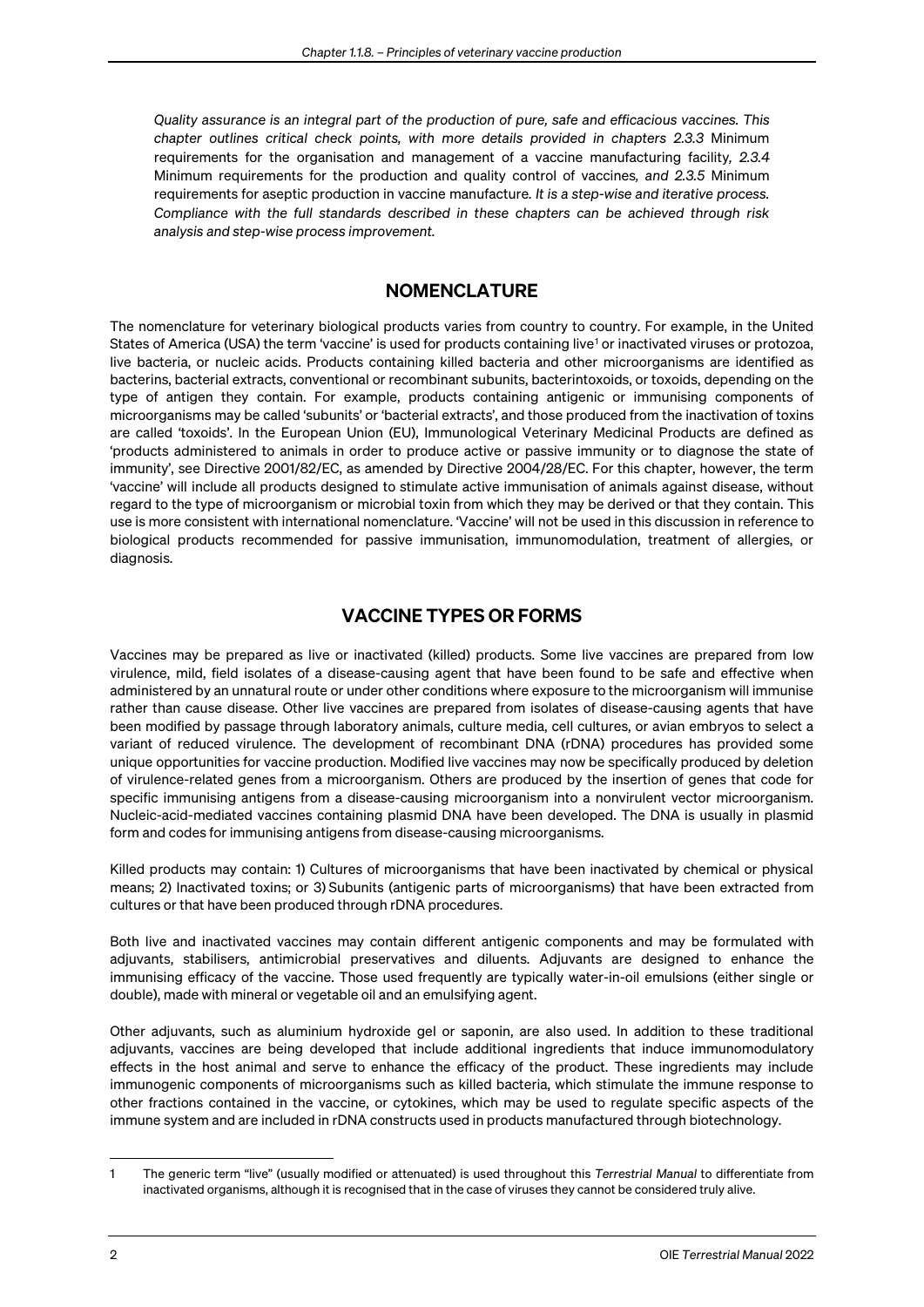Many products obtained by biotechnology have now received relevant regulatory approval, and more are being developed. Products of rDNA technology do not differ fundamentally from conventional products. Therefore, existing laws and regulations are fully applicable to these new products.

Each competent authority with power to regulate organisms and products derived from recombinant techniques should ensure that the public health and the environment are protected from any potentially harmful effect. Veterinary vaccines derived through rDNA technology may be divided into three broad categories. The division is based on the products' biological properties and on the safety concerns they present.

Category I consists of non-viable or killed products that pose negligible risk to the environment and present no new or unusual safety concerns. Such products include inactivated microorganisms, either whole or as subunits, created by using rDNA techniques.

Category II products contain live microorganisms modified by adding or deleting one or more gene(s). Added genes may code for marker antigens, enzymes, or other biochemical by-products. Deleted genes may code for virulence, oncogenicity, marker antigens, enzymes, or other biochemical by-products. The relevant regulatory approval application must include a characterisation of the DNA segments added or deleted, as well as a phenotypic characterisation of the altered organism. The genetic modifications must not result in any increase in virulence, pathogenicity, or survivability of the altered organism in comparison with the wild-type form. It is important that the genetic modification does not cause deterioration in the safety characteristics of the organism.

Category III products make use of live vectors to carry recombinant-derived foreign genes that code for immunising antigens. Live vectors may carry one or more foreign gene(s) that have been shown to be effective for immunising target host animals. The use of DNA vaccines containing recombinant-derived foreign genes that code for immunising antigens (plasmid DNA vaccines) constitutes a new approach to vaccine development. The proper categorisation of this type of rDNA-derived product will be established as biological properties and safety characteristics are determined. These new vaccines may find application in a wide variety of situations much as conventional products have.

# VACCINE PRODUCTION

## 1. Quality assurance

Quality assurance is a wide-ranging concept that covers all matters that individually or collectively influence the quality of a product. It is the total sum of the organised arrangements made with the object of ensuring that medicinal products are of the quality required for their intended use, ranging from process control, improvement and inspection, testing of the quality, efficacy and safety of the vaccines to assurance achieved through competent authority procedures. It is a step-wise and iterative process, and compliance with the standards described in these chapters can be achieved through risk analysis and step-wise process improvement. The basic concepts of quality assurance, good manufacturing practice (GMP), quality risk management and quality control are inter-related. See chapter 2.3.4 for full details.

## 2. Production facilities

Facilities used for the production of vaccines should be designed to protect the purity of the product throughout the production process, to safeguard the health of the personnel, and provide secure containment of any disease causing agents.

For each vaccine, there should be a detailed production plan that describes where each step in the production process will occur. This plan should be documented in a detailed standard operating procedure (SOP) or by providing a building blueprint and accompanying blueprint legend. Each room in the establishment should be uniquely identified, and all functions performed and all microorganisms involved should be specified for each room. Disinfection procedures, monitoring of equipment and other procedures used in the operation of the facilities to prevent contamination or errors during production should also be documented. This plan should be updated as new products or microorganisms are added to the facility, or other changes or improvements in procedures are developed.

The requirements for vaccine production facilities are described in more detail in chapter 2.3.3.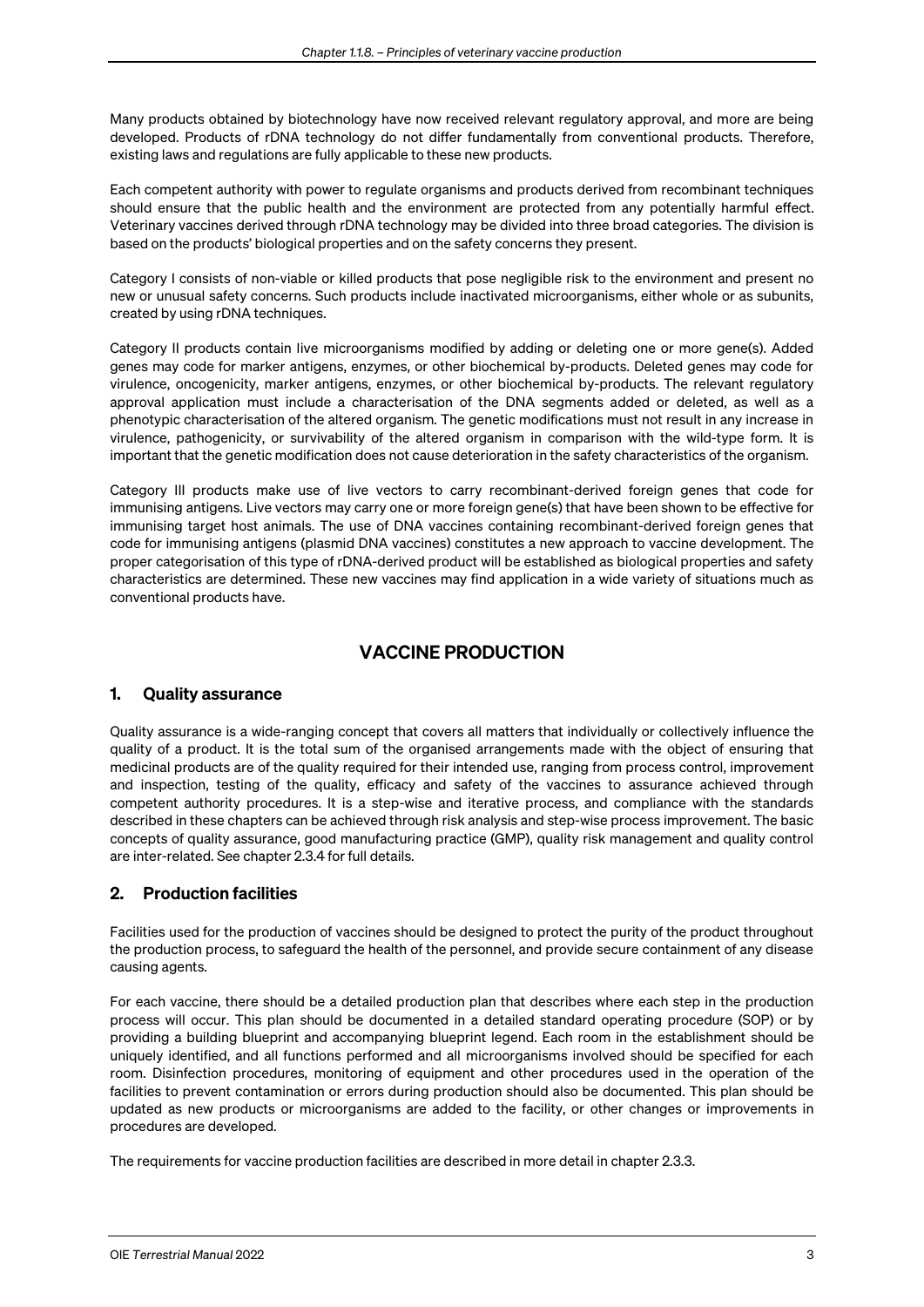## 3. Documentation of the manufacturing process and record keeping

An Outline of Production (a highly detailed description of how the vaccine is produced and tested for release), a series of SOPs, or other documents should also be prepared to describe the procedure for the manufacture and testing of each product produced in an establishment.

Criteria and standards for acceptance for use of source materials should be clearly and accurately documented.

Guidelines for the preparation of such documents for veterinary vaccines are published by competent control authorities. This documentation is intended to define the product and to establish its specifications and standards. It should ensure, along with the blueprints and blueprint legends (or production plan and SOPs), a uniform and consistent method of producing the product and should be followed in the preparation of each batch/serial (one master batch record for each product).

The producer should establish a detailed record-keeping system capable of tracking the performance of successive steps in the preparation of each biological product. Records kept should indicate the date that each essential step was taken, the name of the person who carried out the task, the identity and quantity of ingredients added or removed at each step, critical measurements such as temperature and time, and any loss or gain in quantity in the course of the preparation. Records should be maintained of all tests conducted on each batch/serial. All records relevant to a batch/serial of product should be retained for at least 2 years after the expiry date on the label, or in line with the requirements of the competent control authority.

Details of documentation required at a manufacturing site are described in chapter 2.3.3.

## 4. Production

Because of the wide variety of products, the frequently large number of stages involved in the manufacture of vaccines and the nature of the biological processes, each stage must be constantly monitored. Adherence to validated operating procedures and in-process controls is critical.

The specifications and source of all product ingredients should be recorded in approved documents. The Outline of Production must be approved by the competent authority and is used for inspection and regulatory or legal action. Approval, by the regulatory authority, of documents that describe critical details of manufacture and testing is recommended. All ingredients of animal origin that are not subject to a validated sterilisation procedure should also be tested to ensure freedom from extraneous bacteria, fungi, mycoplasma, and viruses as specified in Chapter 1.1.9 *Tests for sterility and freedom from contamination of biological materials intended for veterinary use*. The country of origin should be known. Measures should be implemented by the manufacturer to avoid the risk of transmissible spongiform encephalopathy (TSE) agent contamination by ingredients of animal origin.

Some control authorities discourage the use of preservatives, especially antibiotics as a means of controlling adventitious contamination during production and prefer the use of strict aseptic techniques to ensure purity. However, they may allow the use of preservatives, particularly in multidose containers, to protect the product during use. These control authorities usually limit any addition of antibiotics in the manufacture of the product to cell culture fluids and other media, egg inocula, and material harvested from skin or possibly other tissues. Some control authorities prohibit the use of penicillin or streptomycin in vaccines administered by aerosol or parenterally. If the antibiotics used are not recommended for use in the target species, they should be shown to have no harmful effects in the vaccinated animals and not result in the contamination of food derived from vaccinated animals. Many countries ban thimerosal due to environmental concerns.

Details of vaccine production required at a manufacturing site, including requirements for starting materials, cell bank systems and seed-lot systems are described in chapter 2.3.3.

### 5. Process validation

Prior to obtaining relevant regulatory approval for any new product, each establishment should produce in its facilities three consecutive production batches/serials of completed product with satisfactory test results, to evaluate the consistency of production. The process used should follow the manufacturing procedure used to demonstrate efficacy and field safety as specified in the Outline of Production or equivalent documents. Some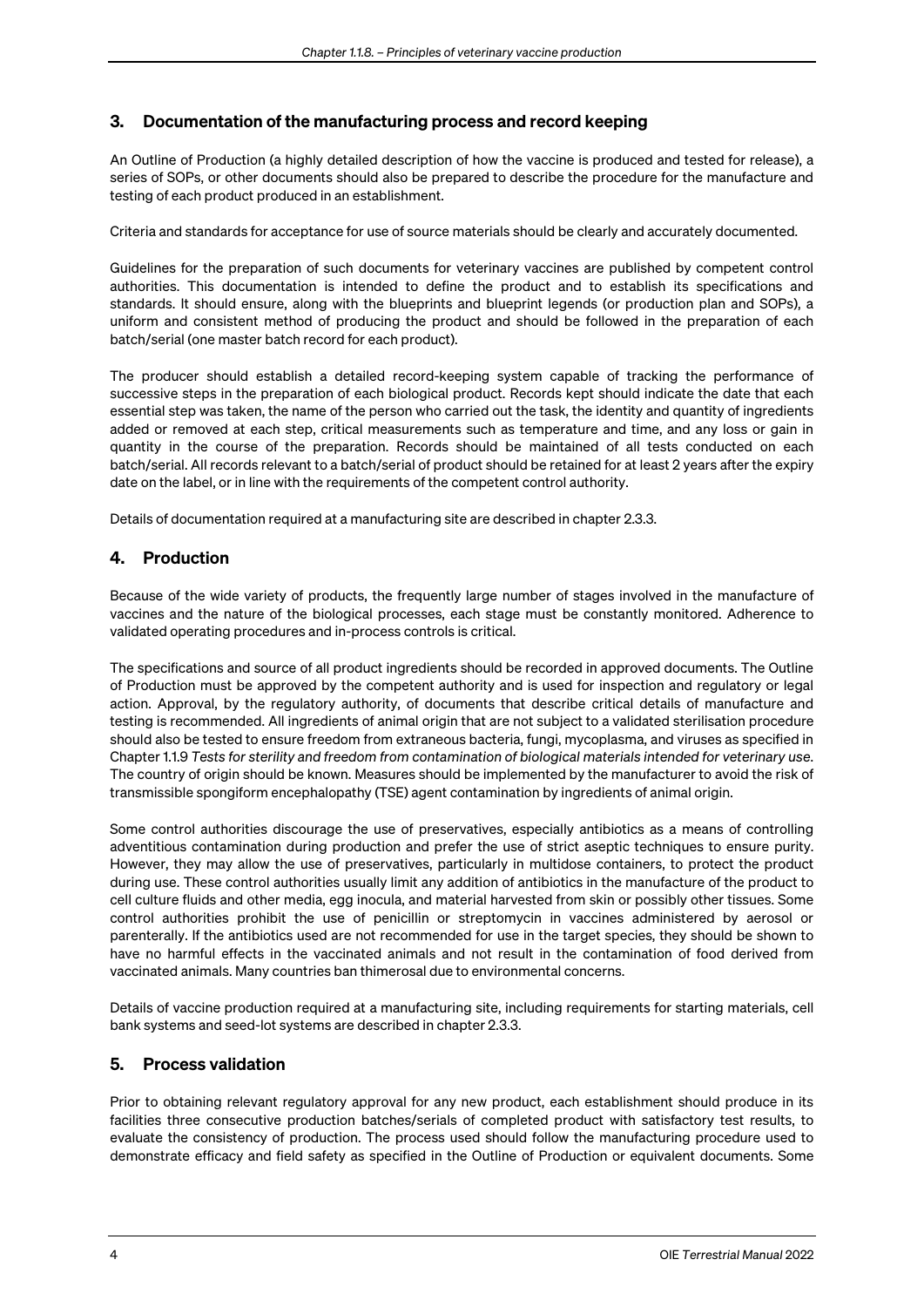authorities require that the size of each of the three batches/serials should be at least one-third the size of the average batch/serial that will be produced once the product is in production, so as to be typical.

The manufacturer should test each of these batches/serials for purity, safety, and potency as provided in approved documentation. Applicable standard requirements and test procedures, for example those described in United States Code of Federal Regulations [CFR] Title 9 Part 113, in the Annex to EU Directive 2001/82/EC (as amended), in the European Pharmacopoeia, or as described in this *Terrestrial Manual* may be used. Satisfactory test results should be demonstrated for all three batches/serials prior to approving the production of the product in the facilities and its release for marketing. Each subsequent batch/serial should be tested in the same manner with satisfactory results prior to release for marketing.

## 6. Stability tests

It is important to monitor the stability of each product through a programme to determine on-going stability.

Conditions of storage affecting the quality of the product should be taken into account as evaluated in the relevant regulatory approval, including light, temperature and the adhesive/absorptive properties of containers. All vaccines are sensitive to heat to some extent, but some are more sensitive than others. There is increasing interest in the development of vaccines that can tolerate adverse storage conditions. In this *Terrestrial Manual*, thermotolerant (see Glossary of Terms) is defined as the ability of vaccines to retain protective immunogenicity after exposure to temperatures above the storage temperature required according to the manufacturer's recommendations. Various electronic devices and heat-sensitive indicators are available to monitor cold chain temperatures. Specific thermotolerance claims should be supported by data from time–temperature studies undertaken under the relevant storage or transport conditions.

### 7. Tests to demonstrate safety and efficacy of a vaccine

All laboratory procedures and tests should be conducted in compliance with an international standard such as Good Laboratory Practice (GLP), see chapter 2.3.4*.* Similarly tests in animals should comply with Good Clinical Practice (GCP), including compliance with international standards for animal care and use. Submission of the results of the tests described below would normally be required in a dossier supporting a request for relevant regulatory approval.

### 7.1. Safety tests

#### 7.1.1. Target animal safety tests

Harmonised international guidelines for safety tests are published by the International Cooperation on Harmonisation of Technical Requirements for Registration of Veterinary Medical Products (VICH) in VICH GL 44 Target animal safety for veterinary live and inactivated vaccines (http://www.vichsec.org/guidelines/biologicals/bio-safety/target-animal-safety.html). An overdose test is required for live vaccines shown to retain residual pathogenicity by induction of disease-specific signs or lesions. In general other vaccines do not require overdose testing.

For vaccines that require a single life-time dose or primary vaccination series only, the primary vaccination regimen should be used. For vaccines that require a single dose or primary vaccination series followed by booster vaccination, the primary vaccination regimen plus an additional dose should be used. The vaccination programme should be supported by the efficacy study design.

The intrinsic safety of vaccines should be demonstrated early in product development and documented as part of the regulatory approval dossier. Safety studies during development should include the safety of a single dose for all products, as well as the safety of an overdose and of repeated single doses for vaccines that require more than one dose during the lifetime of the animal. Additional data are derived for live vaccines from non-reversion to virulence studies and by assessing risk to the environment and in-contact animals, as discussed below. Safety should be demonstrated in each species and by each route for which the product is indicated. Safety in pregnant animals should be determined in separate, controlled studies using animals at appropriate stages of gestation.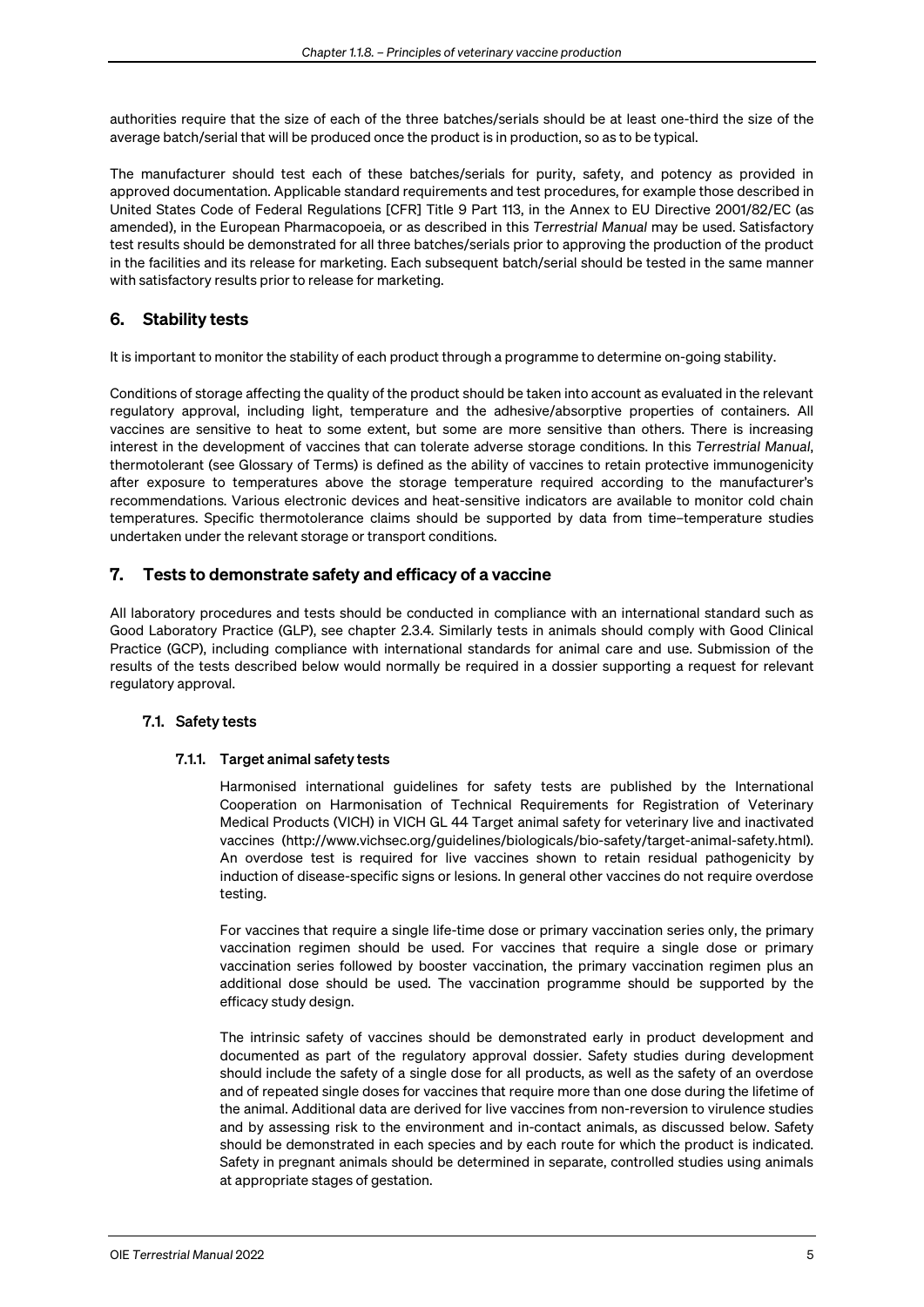For inactivated virus or bacterial products, where host animals are used for potency testing, some level of safety may be determined by measuring local and systemic responses following vaccination and before challenge in the potency tests. Further evidence concerning the safety of products is derived from field safety trials (discussed below). Vaccines derived through biotechnology should be evaluated as discussed in the classification of biotechnology-derived vaccines and release of live rDNA vaccines below.

#### 7.1.2. Increase in virulence tests

With live vaccines, there is concern that the organism might be shed from the host and transmitted to contact animals, causing disease if it retains residual virulence or reverts to virulence with repeated host passages. Guidelines for testing are published by VICH: GL 41: Examination of live veterinary vaccines in target animals for absence of reversion to virulence (http://www.vichsec.org/guidelines/biologicals/bio-safety/target-animal-safety.html).

All live vaccines should be tested for non-reversion to virulence by means of passage studies. Vaccine organisms are propagated *in vivo* by inoculating a group of target animals of susceptible age, with master seed, not finished product; this inoculation uses the natural route of infection for the organism that is most likely to result in infection and reversion or a recommended route of administration of the vaccine manufactured from this master seed. The vaccine organism is recovered from tissues or excretions and is used directly to inoculate a further group of animals, and so on. After not less than four passages, i.e. use of a total of five groups of animals, the isolate must be fully characterised, using the same procedures used to characterise the master seed. Regulatory authority opinion varies in whether or not it is acceptable to propagate *in vitro* between passages organisms that otherwise cannot be passaged five times because of their degree of attenuation. The vaccine organism must retain an acceptable level of attenuation after propagation in this way.

#### 7.1.3. Assessing risk to the environment

The ability of each live vaccine to shed, to spread to contact target and non-target animals, and to persist in the environment must be evaluated to provide information for assessing the risk of the vaccine to the environment, taking into account human health. In some cases this may be done in conjunction with the increase in virulence tests. In the case of live vaccines strains that may be zoonotic, the risk for humans should be assessed. These and additional considerations are especially important in the case of products based on biotechnology or recombinant DNA techniques; more information about such products is provided in other sections.

#### 7.2. Efficacy tests

#### 7.2.1. Laboratory efficacy

The efficacy of veterinary vaccines should be demonstrated by statistically valid vaccination– challenge studies in the host animal, using the most sensitive, usually the youngest, animals for which the product is to be recommended. Data should support the efficacy of the vaccine in each animal species by each vaccination regimen that is described in the product label recommendation. This includes studies regarding the onset of protection when claims for onset are made in the product labelling and for the duration of immunity. The tests should be performed under controlled conditions starting, wherever possible, with seronegative animals. Where validated potency tests are available, target species vaccination–challenge studies may not be required if predictive serological test results are available. The application of procedures to replace, reduce, and refine animal tests (the 'three Rs rule') should be encouraged whenever possible.

Efficacy studies should be conducted with final product vaccine that has been produced at the highest passage level from the master seed that is permitted in the Outline of Production, or equivalent approved documentation. This will have specified the minimum amount of antigen per dose that must be in the final product throughout the entire authorised shelf-life. Where a range of antigen level per dose is permitted, the antigen level per dose in the vaccine tested for efficacy must be at or below the minimum permitted amount. The precise challenge method and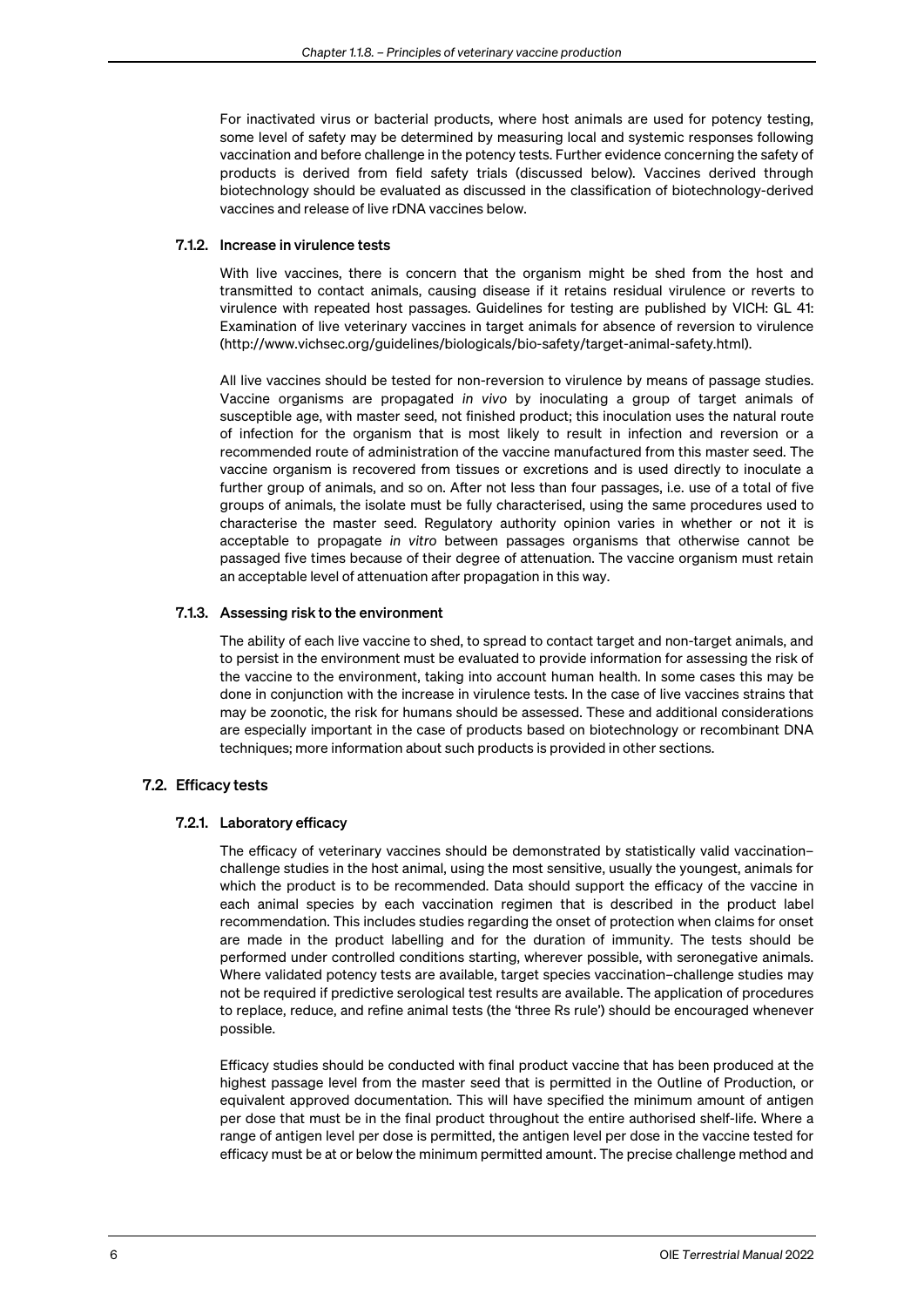the criteria for determining protection vary with the immunising agent, should have clinical significance, and should be standardised whenever possible.

Field efficacy studies may be used to confirm the results of laboratory studies or to demonstrate efficacy when vaccination–challenge studies are not feasible. However, it is generally more difficult to obtain statistically significant data to demonstrate efficacy under field conditions. Protocols for field studies are more complex, and care must be taken to establish proper controls to ensure the validity of the data. Even when properly designed, field efficacy studies may be inconclusive because of uncontrollable outside influences. Problems may include: a highly variable level of challenge; a low incidence of disease in non-vaccinated controls; and exposure to other organisms causing a similar disease. Therefore, efficacy data from both laboratory and field studies may be required to establish the efficacy of some products, as well as '*a posteriori'* field trials linked to vaccinovigilance.

#### 7.2.2. Interference tests

Consideration must be given to possible interference between two different vaccines from the same manufacturer in the same container/ as a combined dose, or recommended to be given to the same animal within a 2-week period. The safety and the efficacy of this association should be investigated. Such studies are often termed "lack of interference studies" and should evaluate both interference of X on Y and X by Y. In some cases this can be determined serologically.

#### 7.2.3. Field tests (safety and efficacy)

#### 7.2.3.1. All vaccines

All veterinary vaccines administered to animals should be tested for field safety and, if feasible, for efficacy in the field, before being authorised for general use. Field studies are designed to demonstrate safety and efficacy under conditions of normal environment, care and use, and should detect unexpected reactions, including mortality that may not have been observed during the development of the product. Under field conditions there are many uncontrollable variables that make it difficult to obtain good efficacy data, but demonstration of safety is more reliable. The tests should be done on the host animal, at a variety of geographical locations, using appropriate numbers of susceptible animals. The test animals should represent all the ages and husbandry practices for which the product is indicated; unvaccinated controls must be included. The product tested should be two or more typical production batches/serials. A protocol should be developed indicating the observation methods and the recording methods.

#### 7.2.3.2. Additional requirements for live rDNA products

The release of live rDNA microorganisms (Categories II and III) for field testing or general distribution as an approved product may have a significant effect on the quality of the human and animal environment. Before release is authorised, the manufacturers of the vaccine should conduct a risk assessment to evaluate the impact on the human and animal environment. In the USA, for example, a procedure is adopted that could be used as a model system in other countries. This is based on a "Summary Information Format" that summarises all sources and considerations of risk, including the results of laboratory testing, characterisation or sequencing of the master seed, and results of studies that address sources of risk to other species and the environment. The information included should allow the regulatory authority to conduct the risk assessment. If the results of the risk assessment are satisfactory, the regulatory authority will issue a formal document called a "Finding of No Significant Impact".

The EU has adopted a similar system. It is performed as follows:

A risk assessment is carried out that should contain the following information:

- i) the purpose and need for the proposed action;
- ii) the alternatives considered;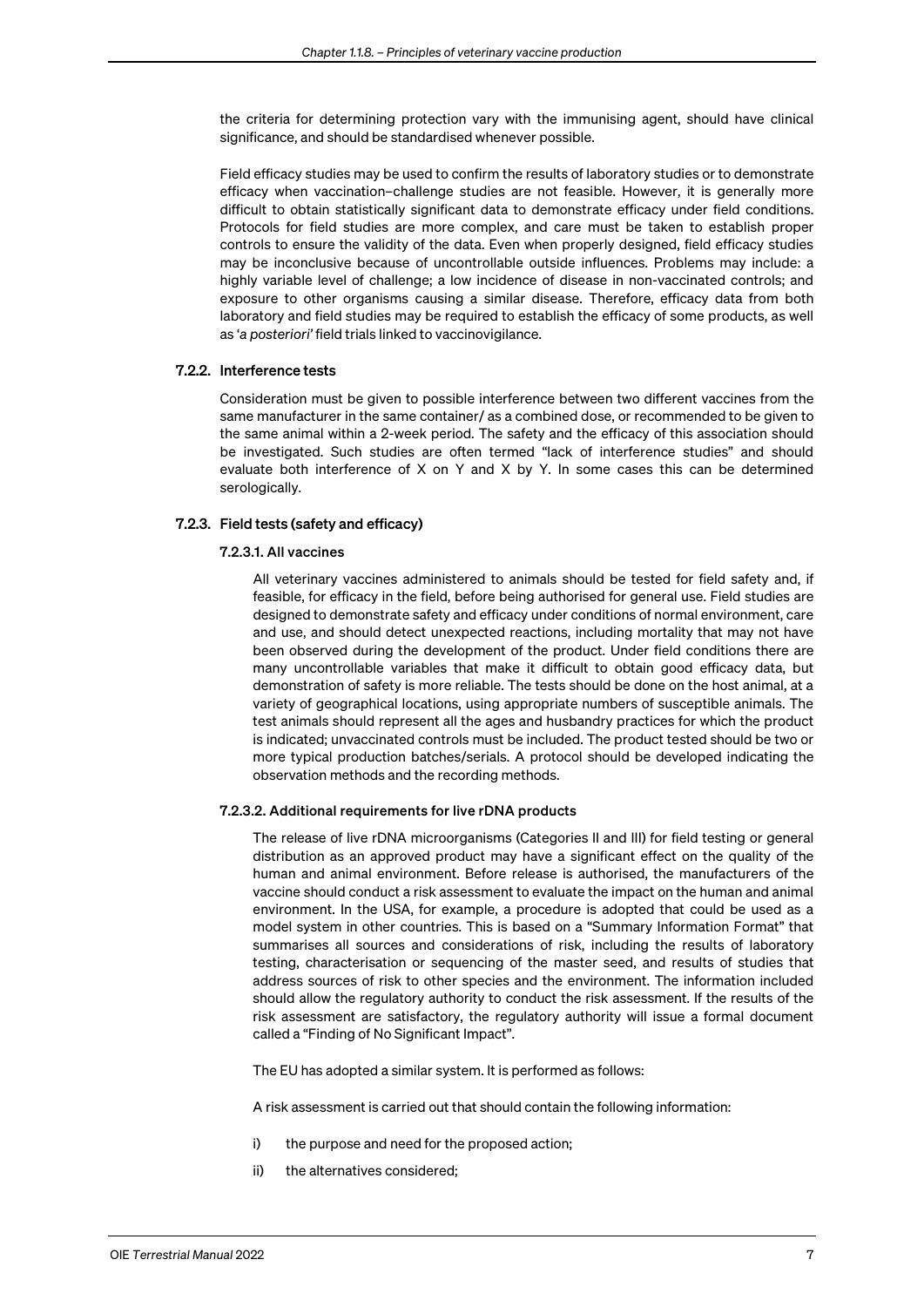- iii) a list of the government agencies, organisations, and persons consulted;
- iv) the affected environment and the potential environmental consequences.

The topics discussed should include:

- i) the characteristics of the vaccine organism;
- ii) human health risks;
- iii) animal health risks for both target and nontarget animals;
- iv) persistence in the environment, and increase in virulence.

If the risk assessment results in a finding by competent authorities that the proposed release of the recombinant vaccine into the environment for field trials or general distribution would not have a significant impact on the environment, a notice should be published and distributed to the public announcing this and that the risk assessment and findings are available for public review and comment. If no substantive comments are received to refute the findings, competent authorities may authorise the field testing or grant the relevant regulatory approval for general distribution.

The preparation of a risk assessment and the findings made from the assessment may also include the scheduling of one or more public meetings if a proposed action has ecological or public health significance. Such meetings should be announced through a public notice. Interested persons should be invited to make presentations, along with presentations by the producer of the product, and government personnel. The transcripts of such meetings should become part of the public record.

If, in the course of preparing a risk assessment, competent authorities conclude that the proposed action may have a significant effect on the environment, an environmental impact statement (EIS) should be prepared. The EIS provides a full and fair discussion of the significant environmental impacts, and informs decision-makers and the public of any reasonable alternatives that would avoid or minimise the adverse impacts. Environmental documents are considered in the CFR Title 40 part 1508. The EU has issued guidelines under Directive 2001/18/EC: *Guideline on Live Recombinant Vector Vaccines for Veterinary Use,* see

[http://www.ema.europa.eu/docs/en\\_GB/document\\_library/Scientific\\_guideline/2009/10/](http://www.ema.europa.eu/docs/en_GB/document_library/Scientific_guideline/2009/10/WC500004590.pdf) [WC500004590.pdf](http://www.ema.europa.eu/docs/en_GB/document_library/Scientific_guideline/2009/10/WC500004590.pdf)

### 8. Updating the Outline of Production

Before production procedures are changed, they should be approved by the regulatory authority. This is generally done by submitting an amended Outline of Production or equivalent documentation. Establishments should have internal review procedures to evaluate all changes in production before they are initiated.

In cases where a significant production step is altered, revisions may require additional data to support the purity, safety, potency, efficacy or stability of the product. In countries with regulatory systems that include confirmatory testing the final product at national laboratories, revisions may entail testing of the revised product before changes are approved by competent authorities.

# QUALITY CONTROLS IN VACCINE PRODUCTION

### 1. Principle

Quality control is concerned with sampling, specifications and testing as well as the organisation, documentation and release procedures. Quality control ensures the necessary and relevant tests are carried out, and that materials and equipment are not released for use, nor products released for sale or supply, until their quality has been judged satisfactory. Quality control is not confined to laboratory operations, but must be involved in all decisions and specifications that may concern the quality of the product. The independence of quality control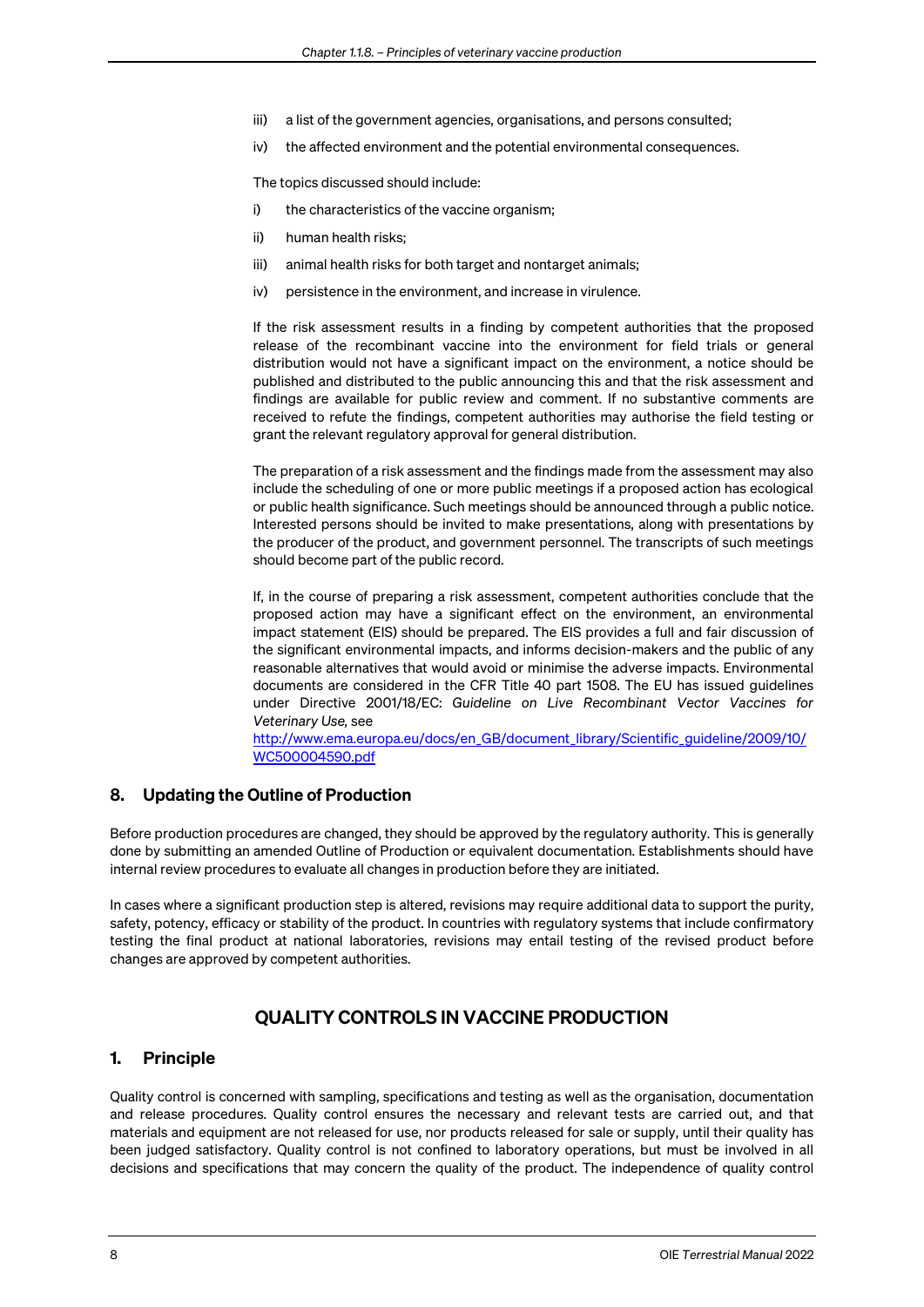from production is considered fundamental to the satisfactory operation of quality control. Details of quality control are described in the chapter 2.3.4*.*

### 2. Batch/serial release for distribution

Prior to release, the manufacturer must test a representative sample of each batch/serial for purity, safety, and potency, as well as perform any other tests described in the firm's approved documentation of the manufacturing process for that product. In countries that have national regulatory programmes that include official control authority re-testing (check or confirmatory testing) of final products, samples of each batch/serial are submitted for testing in government laboratories by competent authorities prior to release for sale. If unsatisfactory results are obtained for tests conducted either by the manufacturer or by competent authorities, the batch/serial should not be released. In such cases, subsequent batches/serials of the product may be given priority for check testing by competent authorities.

### 2.1. Batch/serial purity test

Purity is determined by testing for a variety of contaminants, often defined by regulations. Tests to detect contaminants are performed on a representative sample of each batch/serial of final product prior to release.

Purity test procedures have been published, for example in CFR Title 9 part 113, in the annex to EU Directive 2001/82/EC (as amended), in the European Pharmacopoeia, or in this *Terrestrial Manual* (chapter 1.1.9)*,* for the detection of extraneous viruses, bacteria, mycoplasma and fungi. Examples include tests for: *Salmonella*, *Brucella,* chlamydial agents, haemagglutinating viruses, avian lymphoid leucosis (virus), pathogens detected by a chicken inoculation test, or a chicken embryo inoculation test, lymphocytic choriomeningitis virus, cytopathic and haemadsorbing agents, and pathogens detected by enzyme-linked immunosorbent assay, polymerase chain reaction, or the fluorescent antibody technique.

## 2.2. Batch/serial safety test

VICH Guidelines 50 (inactivated vaccines) and 55 (live vaccines) provide for a waiver of the target animal batch/serial safety tests in recognition of the 3R principles. VICH Guideline 59 also provides for a waiver of the laboratory animal batch/serial safety tests (LABST) in recognition of the 3R principles. As stated in VICH Guidelines 50, 55 and 59 [\(http://www.vichsec.org/guidelines/biologicals/bio](http://www.vichsec.org/guidelines/biologicals/bio-safety/target-animal-safety.html)[safety/target-animal-safety.html\)](http://www.vichsec.org/guidelines/biologicals/bio-safety/target-animal-safety.html), these batch safety tests may be waived by the regulatory authority when a sufficient number of production batches have been produced under the control of a seed lot system and found to comply with the test, thus demonstrating consistency of the manufacturing process. Some regulatory authorities still require safety tests for the release of each batch/serial and typical tests are described in CFR Title 9 part 113, in this *Terrestrial Manual* and elsewhere. Standard procedures are given for safety tests in mice, guinea-pigs, cats, dogs, horses, pigs, and sheep and are generally conducted using fewer animals than are used in the safety tests required for regulatory approval. Batches/serials are considered satisfactory if local and systemic reactions to vaccination with the batch/serial to be released are in line with those described in the regulatory approval dossier and product literature. Some authorities do not permit batch/serial safety testing in laboratory animals, requiring a test in one of the target species for the product. The European Pharmacopoeia no longer requires a batch safety test in target animal species for the release of vaccine batches/serials nor a general safety test (abnormal toxicity test) in mice or guinea pigs.

### 2.3. Batch/serial potency test

Batch/serial potency tests, required for each batch/serial prior to release, are designed to correlate with the host animal vaccination–challenge efficacy studies. Potency assays must be properly validated for both live and killed products. For inactivated viral or bacterial products, potency tests may be conducted in laboratory or host animals, or by means of quantitative *in-vitro* methods that have been validated reliably to correlate *in-vitro* quantification of important antigen(s) with *in-vivo* efficacy. The potency of live vaccines is generally measured by means of bacterial counts or virus titration. Recombinant DNA or biotechnology-based vaccines should also be tested. Live genetically modified organisms can be quantified like any other live vaccine by titration, and expressed products of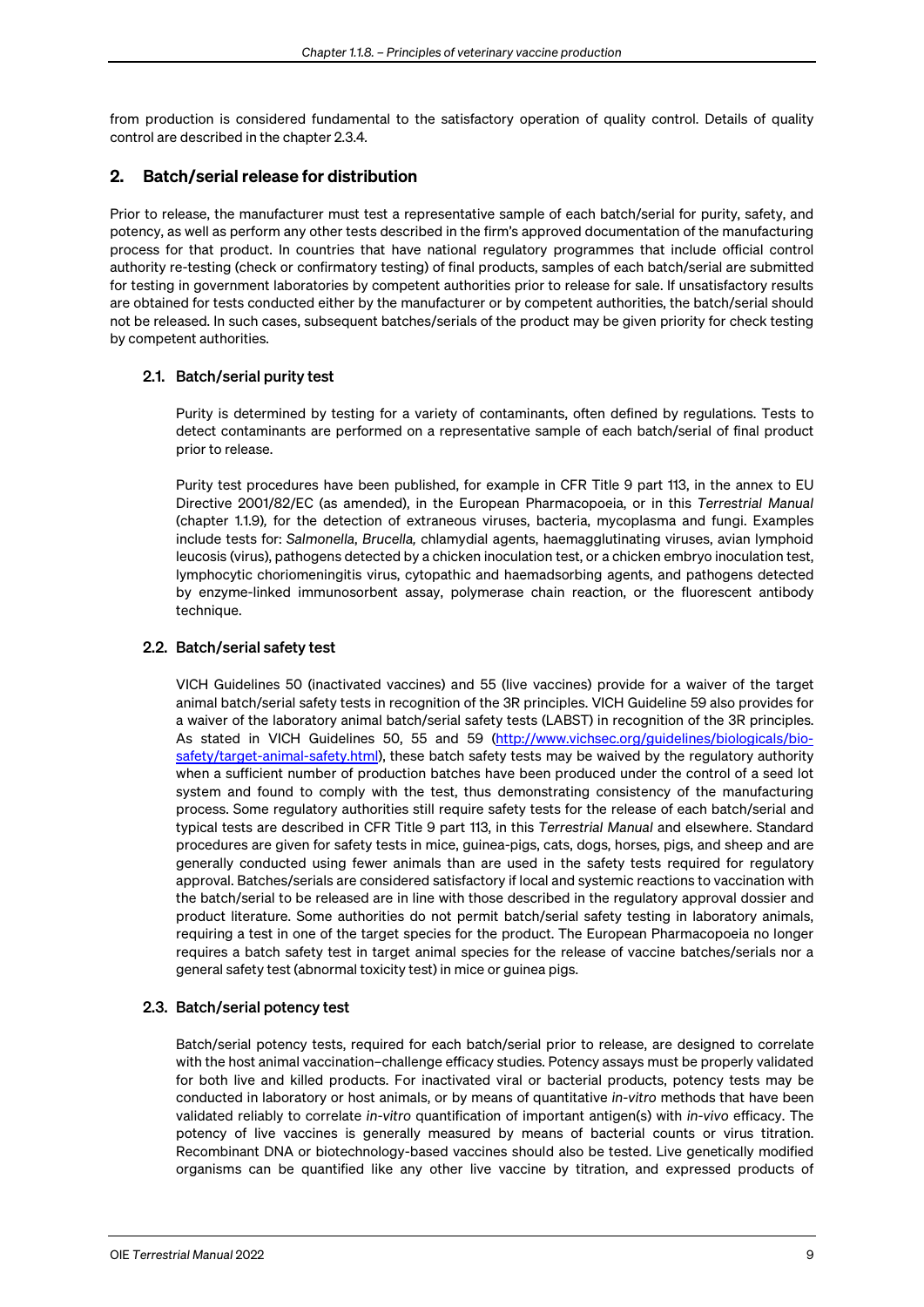recombinant technology are quantified by *in-vitro* tests, which may be easier to perform compared with tests on naturally grown antigens because of the in-process purification of the desired product.

When testing a live bacterial vaccine for release for marketing, the bacterial count/titre must be sufficiently greater than that shown to be protective in the immunogenicity (efficacy) study to ensure that at any time prior to the expiry date, the count/titre will be at least equal to that of the batch/serial used in the immunogenicity test. When testing a live viral vaccine for release, the virus titre must, as a rule, be sufficiently greater than that shown to be protective in the immunogenicity test in order to ensure that at any time prior to the expiry date, the titre will be at least equal to that used in the immunogenicity test. Some control authorities specify higher bacterial or viral content than these. It is evident that the appropriate release titre is primarily dependent on the required potency and secondarily dependent on the rate of decay of the bacteria or viruses in the vaccine, as indicated by the stability test.

Standard Requirements have been developed and published by competent authorities for potency testing several vaccines. These tests can be found in CFR Title 9 part 113, in the European Pharmacopoeia, and in this *Terrestrial Manual*.

### 3. Other tests

#### 3.1. Tests on the finished product

Depending on the form of vaccine being produced, certain tests may be indicated and should be provided as appropriate in the approved documentation of the manufacturing process. These tests may concern: the level of moisture contained in desiccated/lyophilised products, the level of residual inactivant in killed products, the complete inactivation of killed products, pH, the level of preservatives and permitted antibiotics, physical stability of adjuvants, retention of vacuum in desiccated/lyophilised products, and a general physical examination of the final vaccine. A loss of potency may result when residual inactivating agent in a killed liquid product used as a diluent for a desiccated/ lyophilised live fraction reduces the viability of the live organisms because of virucidal or bactericidal activity. Each batch/serial of liquid killed vaccine that is to be used as a diluent for live vaccines must, therefore, be tested for virucidal or bactericidal activity prior to release.

Tests for these purposes may also be found in CFR Title 9 part 113, in EU Directive 2001/82/EC (as amended), in the European Pharmacopoeia, or in this *Terrestrial Manual*.

#### 3.2. Tests on other products

#### 3.2.1. Purity

Purity is determined by testing for a variety of contaminants. Tests to detect contaminants are performed on samples of master seeds, primary cells, master cell stocks (MCS), ingredients of animal origin if not subjected to sterilisation (e.g. fetal bovine serum, bovine albumin, or trypsin).

Procedures used to ensure that fetal or calf serum and other ingredients of bovine origin are free of pestiviruses should be of high concern and well documented. Tests to be used to minimise the risk of impurity vary with the nature of the product, and should be prescribed in the approved documentation of the manufacturing process.

#### 3.2.2. Tests for the detection of TSE agents

As tests for the detection of TSE agents in ingredients of animal origin have not been developed, vaccine manufacturers should document in their Outlines of Production or SOPs the measures they have implemented to minimise the risk of such contamination in ingredients of animal origin. This relies on three principles: first, verification that sources of all ingredients of animal origin in production facilities are from countries recognised as having the lowest possible risk of bovine spongiform encephalopathy; second, that the tissues or other substances used are themselves recognised as being of low or nil risk of containing TSE agents; third, where relevant, that the processes applied to the material have been validated for inactivation of TSE agents in accordance with the *Terrestrial Code*. Methods of production should also document the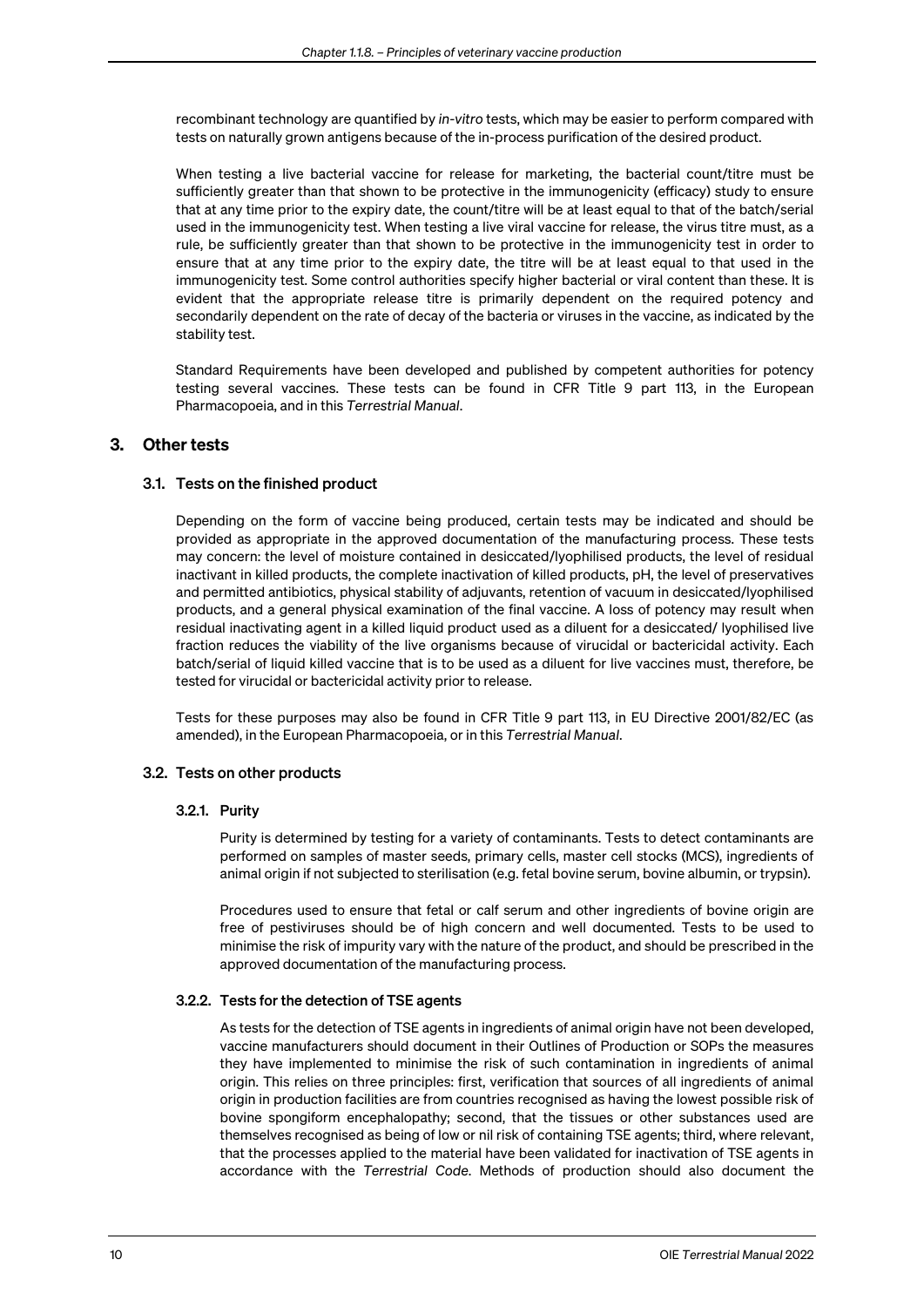measures taken to prevent cross contamination of low risk materials by higher risk materials during processing.

## MARKET MONITORING

## 1. Performance monitoring

Holders of relevant regulatory approval or manufacturers are required to maintain an adverse reaction notification system and an effective mechanism for rapid product recall. These should both be subject to audit by regulatory bodies. In many countries, the manufacturer must notify all adverse reactions immediately to the regulatory authority, along with any remedial action taken. An alternative used in some countries is that if at any time, there are indications that raise questions regarding the purity, safety, potency, or efficacy of a product, or if it appears that there may be a problem regarding the preparation, testing or distribution of a product, the manufacturer must immediately notify the regulatory authorities concerning the circumstances and the action taken.

After release of a product, its performance under field conditions should continue to be monitored by competent authorities and by the manufacturer itself. Consumer complaints may serve as one source of information; however, such information should be investigated to determine whether the reported observations are related to the use of the product. Users of veterinary vaccines should be informed of the proper procedures for making their complaints. The manufacturer of the product should be informed of all complaints received by competent authorities. Competent authorities should also ascertain whether they have received other similar complaints for this product and, if so, whether the manufacturer has taken appropriate action. Control laboratories designated by the competent authority may test samples of the batch/serial of product involved, if necessary.

Exporting countries and importing countries should ensure that regulatory approval holders or manufacturers establish a reliable system to monitor adverse reaction notification (vaccinovigilance, post-approval monitoring) is established to identify, at the earliest stage, any serious problems encountered from the use of veterinary vaccines. Vaccinovigilance should be on-going and an integral part of all regulatory programmes for veterinary vaccines, especially live vaccines. The regulatory approval holder or manufacturer plays a big part in the conduct of this continuous overall vaccinovigilance evaluation. When it is determined that a product has a quality defect, immediate action should be taken to notify animal health authorities, to remove the product from the market and, if possible, to inform the end users.

### 2. Enforcement

National programmes established to ensure the purity, safety, potency, and efficacy of veterinary vaccines must have adequate legal authority to ensure compliance with relevant regulatory approval conditions for the product and other programme requirements. The goal should be to obtain voluntary compliance with established regulatory requirements. However, when violations occur, competent authorities must have adequate legal authority to protect animal and human health and the public interest. Authority for detention, seizure, and condemnation of products found to be worthless, contaminated, dangerous, or harmful is essential for this purpose. Under such authority, product may be detained for a period of time, and if during that time compliance cannot be achieved, competent authorities may seek legal authorisation for seizure and condemnation.

The authority to remove or suspend establishment and/or product regulatory approvals, obtain injunctions, and stop the sale of product is also needed. Civil penalties or criminal prosecution may also be necessary for serious or deliberate violations.

# INSPECTION OF PRODUCTION FACILITIES

Establishments that are approved to produce veterinary biologicals should be subject to in-depth inspections of the entire premises by national competent authorities to ensure compliance with the Outline of Production and blueprints and legends, SOPs, or other documentation related to the manufacturing process. These inspections should be carried out on a regular basis and should allow the assessment of the manufacturing sites with regards to GMP standards.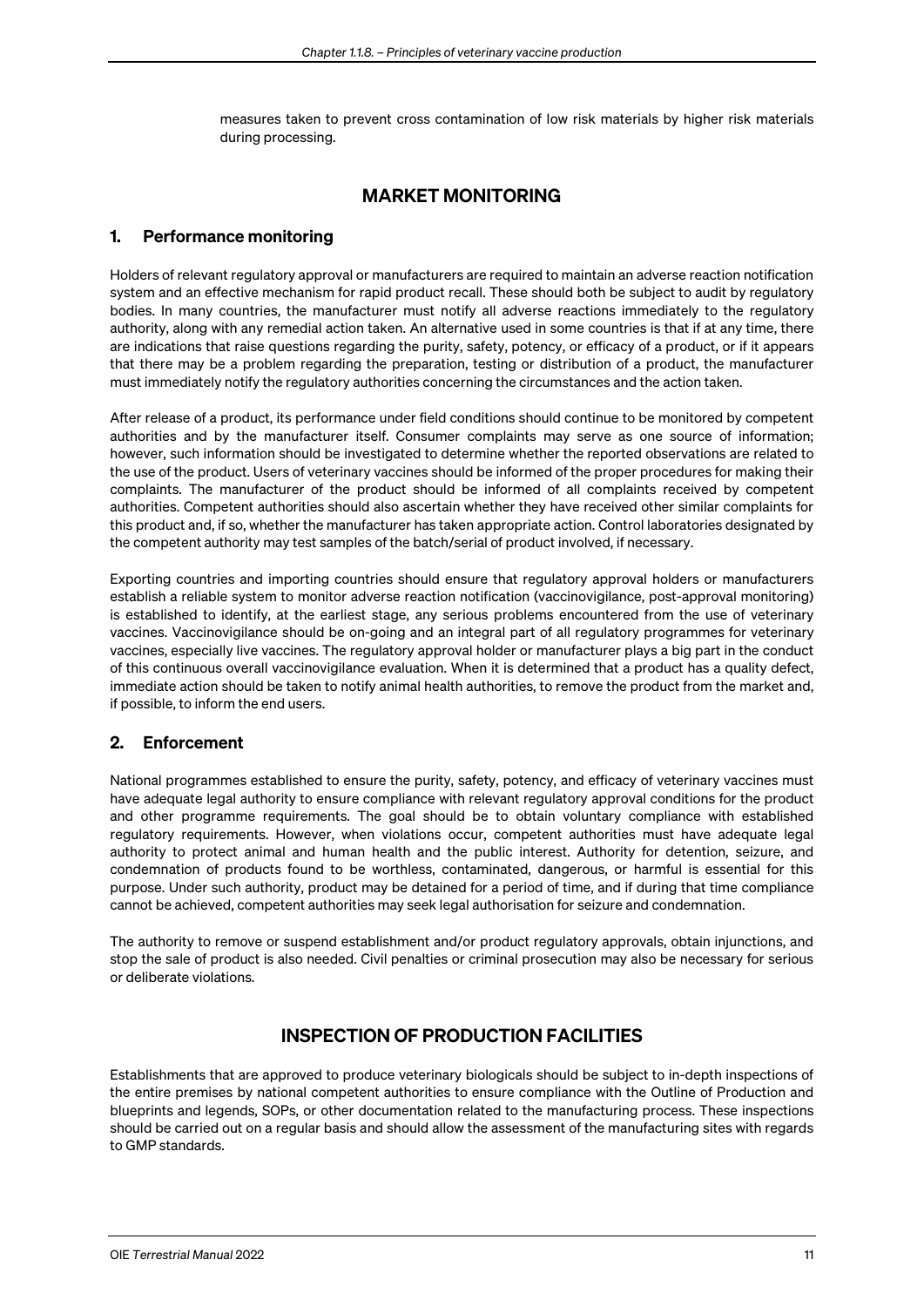These inspections may include such items as: personnel qualifications; record keeping; general sanitation and laboratory standards; production procedures; operation of sterilisers, pasteurisers, incubators, and refrigerators; filling, desiccating, and finishing procedures; care and control of animals; testing procedures; distribution and marketing; and product destruction.

Details regarding the inspection of production facilities and requirements for inspectorates are described in chapter 2.3.4*.*

## FURTHER READING

The following are some suggested texts that contain guidelines on aspects of vaccine production.

CODE OF FEDERAL REGULATIONS (OF THE UNITED STATES OF AMERICA) (CFR) (2000). Title 9, Parts 1–199. US Government Printing Office, Washington DC, USA. [http://www.gpo.gov/fdsys/pkg/CFR-2006-title9-vol1/pdf/CFR-2006-title9](http://www.gpo.gov/fdsys/pkg/CFR-2006-title9-vol1/pdf/CFR-2006-title9-vol1-chapI.pdf) vol1-chapl.pdf or ELECTRONIC CODE OF FEDERAL REGULATIONS, accessed at [http://www.ecfr.gov/cgi-bin/text](http://www.ecfr.gov/cgi-bin/text-idx?SID=a96ece744f88b16cc39202d9cbc5bdae&tpl=/ecfrbrowse/Title09/9tab_02.tpl)[idx?SID=a96ece744f88b16cc39202d9cbc5bdae&tpl=/ecfrbrowse/Title09/9tab\\_02.tpl](http://www.ecfr.gov/cgi-bin/text-idx?SID=a96ece744f88b16cc39202d9cbc5bdae&tpl=/ecfrbrowse/Title09/9tab_02.tpl)

EUROPEAN PHARMACOPOEIA 7.0. (2012). European Directorate for the Quality of Medicines and Health Care (EDQM), Council of Europe, Strasbourg, France.

ESPESETH D.A. (1993). Licensing Veterinary Biologics in the United States. The First Steps Towards an International Harmonization of Veterinary Biologicals; and Free circulation of vaccines within the EEC. *Dev. Biol. Stand.,* 79, 17– 25.

ESPESETH D.A. & GOODMAN J.B. (1993). Chapter 13. *In:* Licensing and Regulation in the USA. Vaccines for Veterinary Application. Butterworth Heinemann, London, UK, 321–342.

EUROPEAN COMMISSION (2006). The Rules Governing Medicinal Products in the European Union. Eudralex. Volumes 1–9. European Commission Enterprise and Industry DG; Directorate F – Consumer goods. Latest versions only available at http://pharmacos.eudra.org/F2/eudralex/index.htm.

GAY C.G. & ROTH H.J. (1994). Confirming the safety characteristics of recombinant vectors used in veterinary medicine: a regulatory perspective. Recombinant vectors in vaccine development. *Dev. Biol. Stand.*, 82, 93–105.

ROTH H.J. & GAY C.G. (1996). Specific safety requirements for products derived from biotechnology. *In:* Veterinary Vaccinology, Pastoret P.-P., Blancou J., Vannier P. & Verschueren C., eds. Elseviers Science Publishers B.V. Amsterdam, The Netherlands.

[PASTORET P.P.,](http://alexandrie/Auteur.htm?numrec=061919268919100) [BLANCOU J.,](http://alexandrie/Auteur.htm?numrec=061911091919380) [VANNIER P.](http://alexandrie/Auteur.htm?numrec=061919457919120) & [VERSCHUEREN C.,](http://alexandrie/Auteur.htm?numrec=061956302913810) EDS (1997). Veterinary Vaccinology. [Elsevier](http://alexandrie/Reference.htm?numrec=191913980919570) Science, Amsterdam, The Netherlands.

PIC/S GUIDE AVAILABLE AT THE FOLLOWING ADDRESS: [WWW.PICSCHEME.ORG](http://www.picscheme.org/)

USDA-APHIS[2](#page-11-0)-VETERINARY SERVICES-CENTER FOR VETERINARY BIOLOGICS (1999). Categories of Inspection for Licensed Veterinary Biologics Establishments. Veterinary Services Memorandum No. 800.91. Center for Veterinary Biologics, 510 S. 17th Street, Suite 104, Ames, Iowa 50010, USA.

USDA-APHIS-VETERINARY SERVICES-CENTER FOR VETERINARY BIOLOGICS (1999). Veterinary Biological Product Samples. Veterinary Services Memorandum No. 800.59. Center for Veterinary Biologics, 510 S. 17th Street, Suite 104, Ames, Iowa 50010, USA.

USDA-APHIS- VETERINARY SERVICES-CENTER FOR VETERINARY BIOLOGICS (1995). Guidelines for Submission of Materials in Support of Licensure. Veterinary Biologics Memorandum No. 800.84. Center for Veterinary Biologics, 510 S. 17th Street, Suite 104, Ames, Iowa 50010, USA.

<span id="page-11-0"></span><sup>2</sup> United States Department of Agriculture (USDA), Animal and Plant Health Inspection Services (APHIS). USDA-APHIS-Center for Veterinary Biologics Home Page[: http://www.aphis.usda.gov/vs/cvb/index.html](http://www.aphis.usda.gov/vs/cvb/index.html)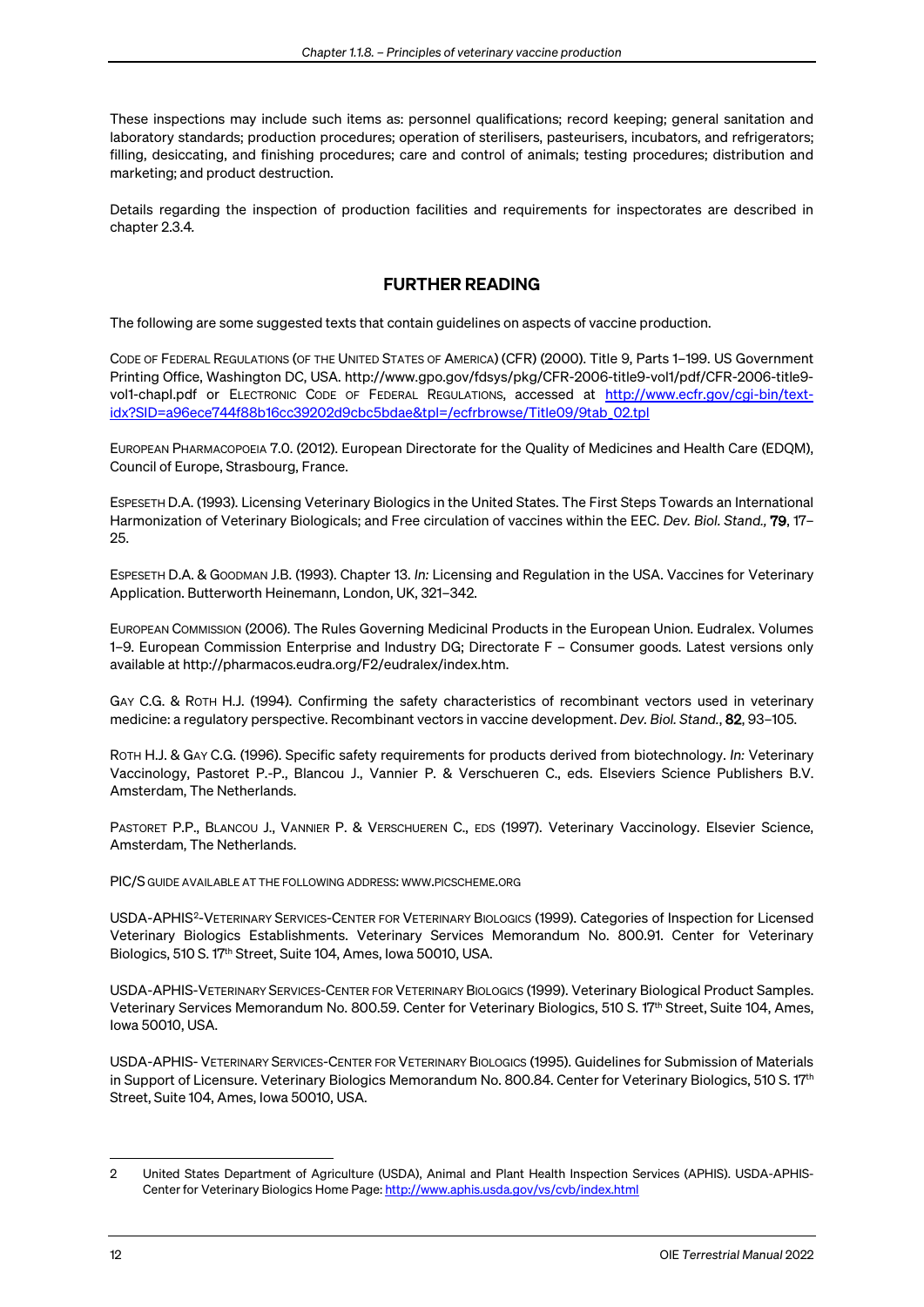USDA-APHIS-VETERINARY SERVICES-CENTER FOR VETERINARY BIOLOGICS (1995). Veterinary Biologics General Licensing Considerations No. 800.200, Efficacy Studies. USDA-APHIS-Veterinary Biologics, 4700 River Road, Riverdale, Maryland 20737, USA.

USDA-APHIS-VETERINARY SERVICES-CENTER FOR VETERINARY BIOLOGICS (1995). Veterinary Biologics General Licensing Considerations No. 800.201, Back Passage Studies. Center for Veterinary Biologics, 510 S. 17th Street, Suite 104, Ames, Iowa 50010, USA.

USDA-APHIS-VETERINARY SERVICES (1964–1994). Standard Assay Methods, Series 100–900. National Veterinary Services Laboratories, Ames, Iowa 50010, USA.

USDA-APHIS-VETERINARY SERVICES-CENTER FOR VETERINARY BIOLOGICS (1984). Basic License Requirements for Applicants. Veterinary Biologics Memorandum No. 800.50. Center for Veterinary Biologics, 510 S. 17th Street, Suite 104, Ames, Iowa 50010, USA

USDA-APHIS-VETERINARY SERVICES-CENTER FOR VETERINARY BIOLOGICS (1988). Guidelines for the Preparation and Review of Labeling Materials. Veterinary Services Memorandum No. 800.54. Center for Veterinary Biologics, 510 S. 17th Street, Suite 104, Ames, Iowa 50010, USA.

> \* \* \*

NB: FIRST ADOPTED IN 1996. MOST RECENT UPDATES ADOPTED IN 2022.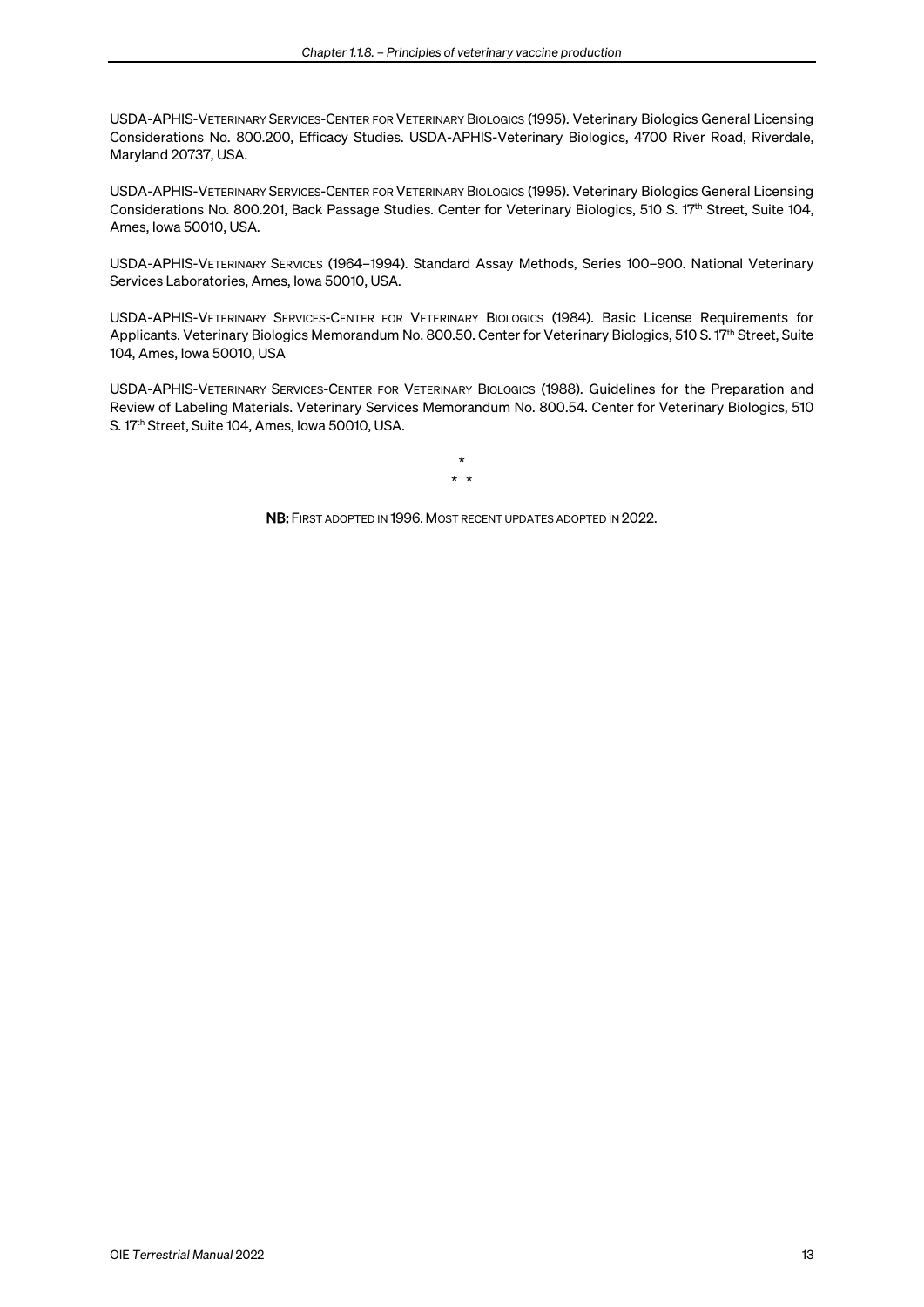# APPENDIX 1.1. 8 .1.

# RISK ANALYSIS FOR BIOLOGICALS FOR VETERINARY USE

## GENERAL CONSIDERATIONS

All products, including biologicals for veterinary use, derived from animals have some capacity to transmit animal disease. The level of this capacity depends on the inherent nature of the products, their source, the treatment that they might have undergone, and the purpose for which they are intended. Biologicals for *in-vivo* use in particular will have the highest probability of exposure to animals and as such present the highest risk. Products used for *invitro* purposes can introduce disease into animal populations through deliberate or inadvertent use *in vivo*, contamination of other biologicals, or spread by other means. Even products for diagnosis and research have the potential for close contact with animals. Exotic micro-organisms, some highly pathogenic, which may be held for research and diagnostic purposes in countries free from infection or the diseases they cause, could possibly contaminate other biological products.

Veterinary Authorities of importing countries shall make available specific procedural requirements for relevant regulatory approval of biologicals for veterinary use. They may limit supply to registered institutions or *in-vitro* use or for non-veterinary purposes where such assurance cannot be provided.

> \*  $\rightarrow$

OIE *Terrestrial Manual* 2022 14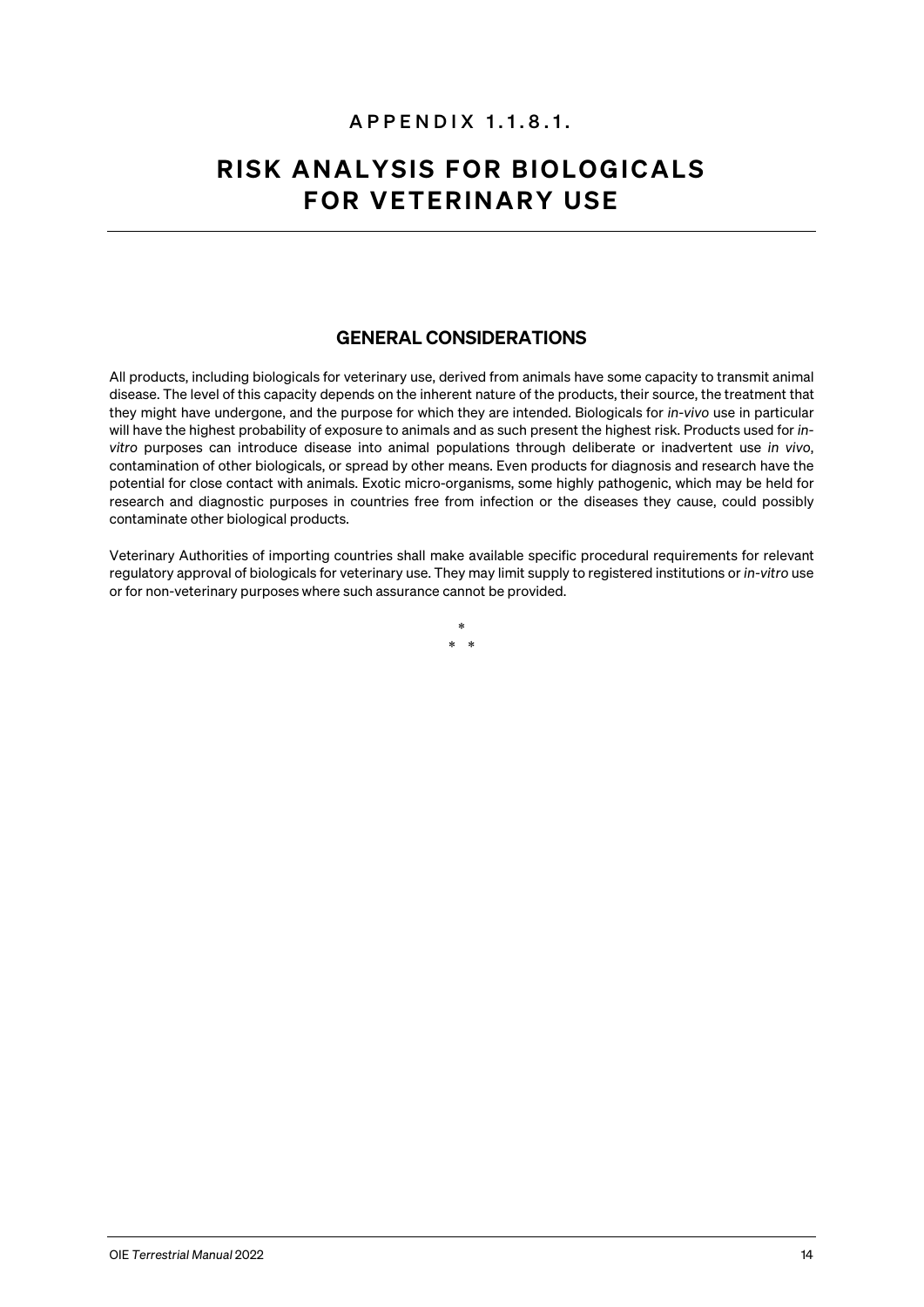# APPENDIX 1.1. 8 .2.

# RISK ANALYSIS FOR VETERINARY VACCINES

# INTRODUCTION

Risk analysis for veterinary vaccines has to be founded on the principles of quality assurance, which includes quality control, in the production of veterinary vaccines. These recommendations are focused mainly on the risk related to the contamination of vaccines by infectious agents particularly in regard to the risk of importing exotic diseases. The major risk of introducing a disease into a country is through importation of live animals or animal products and rarely through veterinary vaccines. Veterinary vaccines can however be contaminated by disease agents if master seeds, strains, cell cultures, animals or ingredients of animal origin such as fetal calf serum used in production are contaminated or if cross contamination occurs during the production process.

## PRINCIPLES

Exporting countries and importing countries should agree on a system of classification of risks associated with veterinary vaccines taking into account factors such as purification procedures which have been applied.

Exporting countries and importing countries should agree on risk analysis models to address specific issues and products. Such risk analysis models should include a scientific risk assessment and formalised procedures for making risk management recommendations and communicating risk. The regulation of veterinary vaccines should include the use of either qualitative or quantitative models.

Risk analysis should be as objective and transparent as possible. Step risk and scenario tree methods should be used in risk assessment whenever appropriate, as they identify the critical steps in the production and use of the products where risks arise and help to characterise those risks.

The same conclusions about risk analysis may be reached by differing methods. Where methods may differ in countries, the concept of equivalence should apply wherever possible and the methods should be validated to ensure they are of comparable sensitivity.

## MANUFACTURING PRACTICES

The manufacture of veterinary vaccines has special characteristics which should be taken into consideration when implementing and assessing the quality assurance system. Due to the large number of animal species and related pathogenic agents, the variety of products manufactured is very wide and the volume of manufacture is often low; hence, work on a group basis is common. Moreover, because of the very nature of this manufacture (cultivation steps, lack of terminal sterilisation, etc.), the products must be particularly well protected against contamination and cross contamination. The environment must also be protected especially when the manufacture involves the use of pathogenic or exotic biological agents and the worker must be particularly well-protected when the manufacture involves the use of biological agents pathogenic to man.

These factors, together with the inherent variability of immunological products, means that the role of the quality assurance system is of the utmost importance. It is important that vaccines should be manufactured in accordance with a recognised codified system that includes specifications regarding equipment, premises, qualification of personnel as well as quality assurance and regular inspections.